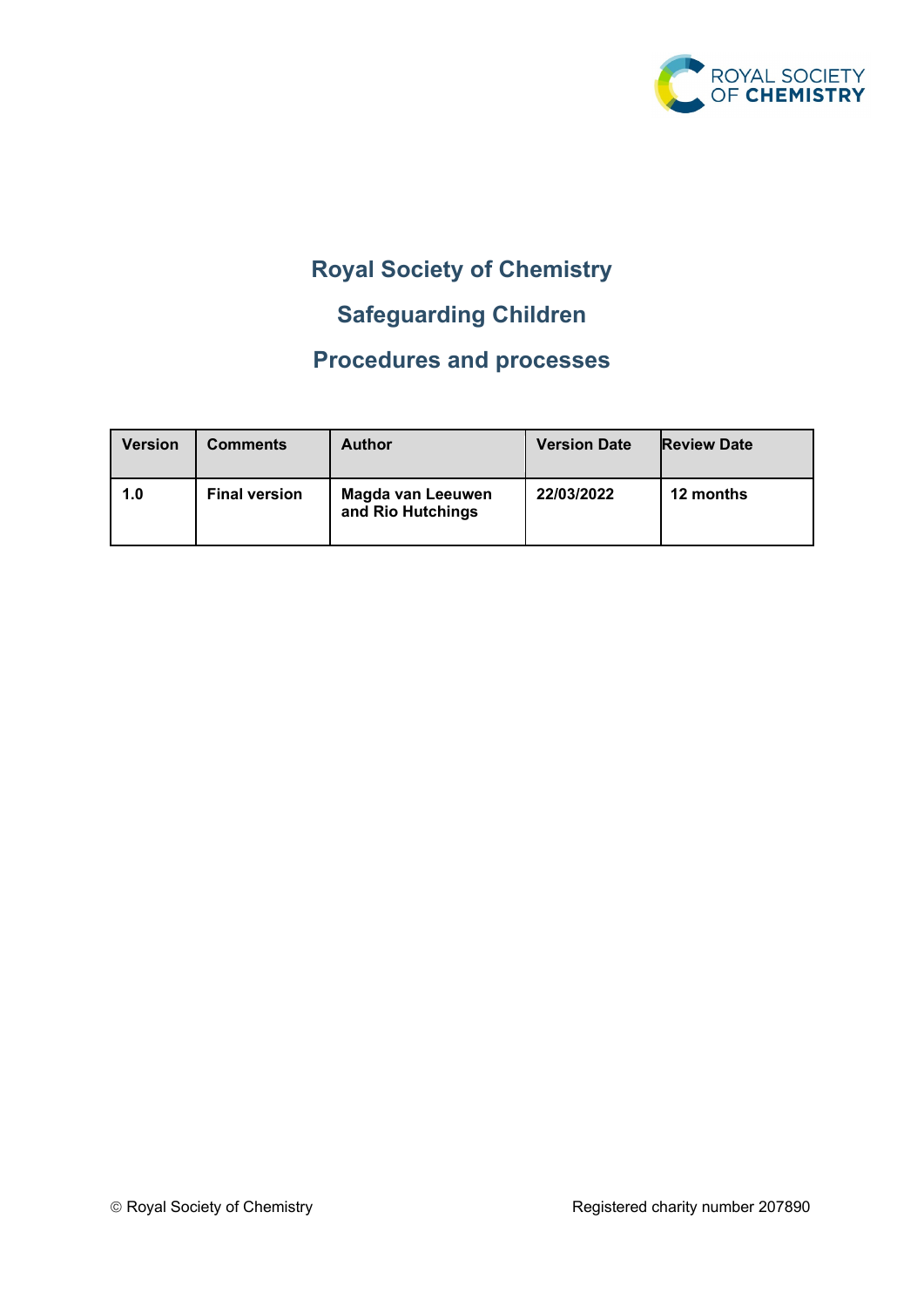# **Introduction**

The procedures outlined in this document are to assist Royal Society of Chemistry Trustees, staff, contractors and volunteers to protect all persons by identifying clear instructions in accordance with the legislative framework.

They include:

- Harm what it is and how to recognise the signs
- Procedure for preventing harm
- Procedure for responding to the discovery and disclosure of harm and how to respond sensitively to persons who have been harmed
- Procedure for responding to allegations made against staff, contractors and volunteers

Legislation and government guidance makes increasingly clear the need for all adults to play a role in safeguarding. We are fully committed to complying with all UK Safeguarding legislation and guidance including the Children Act 1989 and 2004, Working Together to Safeguard Children 2015 and Care Act 2014.

# **Related Policies and Procedures**

These procedures and processes should be read in conjunction with the following existing policies and procedures:

- Safeguarding Children Policy
- RSC Professional Practice and Code of Conduct
- RSC Volunteer Problem Solving Policy
- RSC Volunteer Principles
- RSC Volunteer Safer Recruitment Policy
- Health and safety policies and procedures
- RSC Photography and filming policy
- Staff handbook including:
	- o Code of Conduct
	- o Dignity at Work Policy
	- o Disciplinary Policy
	- o Data Protection Policy
	- o Data Retention Policy
	- o Whistleblowing

# **Definitions**

### **Safeguarding children**

Safeguarding relates to the action taken to promote the welfare of children and protect them from harm

A child is anyone who has not yet reached their 18th birthday. [Working together to safeguard children](https://assets.publishing.service.gov.uk/government/uploads/system/uploads/attachment_data/file/722305/Working_Together_to_Safeguard_Children_-_Guide.pdf)  [\(2018\)](https://assets.publishing.service.gov.uk/government/uploads/system/uploads/attachment_data/file/722305/Working_Together_to_Safeguard_Children_-_Guide.pdf) states that safeguarding and promoting the welfare of children is defined as:

- Protecting children from maltreatment
- Preventing impairment of children's health or development
- Ensuring that children grow up in circumstances consistent with the provision of safe and effective care
- Taking action to enable all children to have the best outcomes

Definitions of child abuse are further detailed in Appendix 1.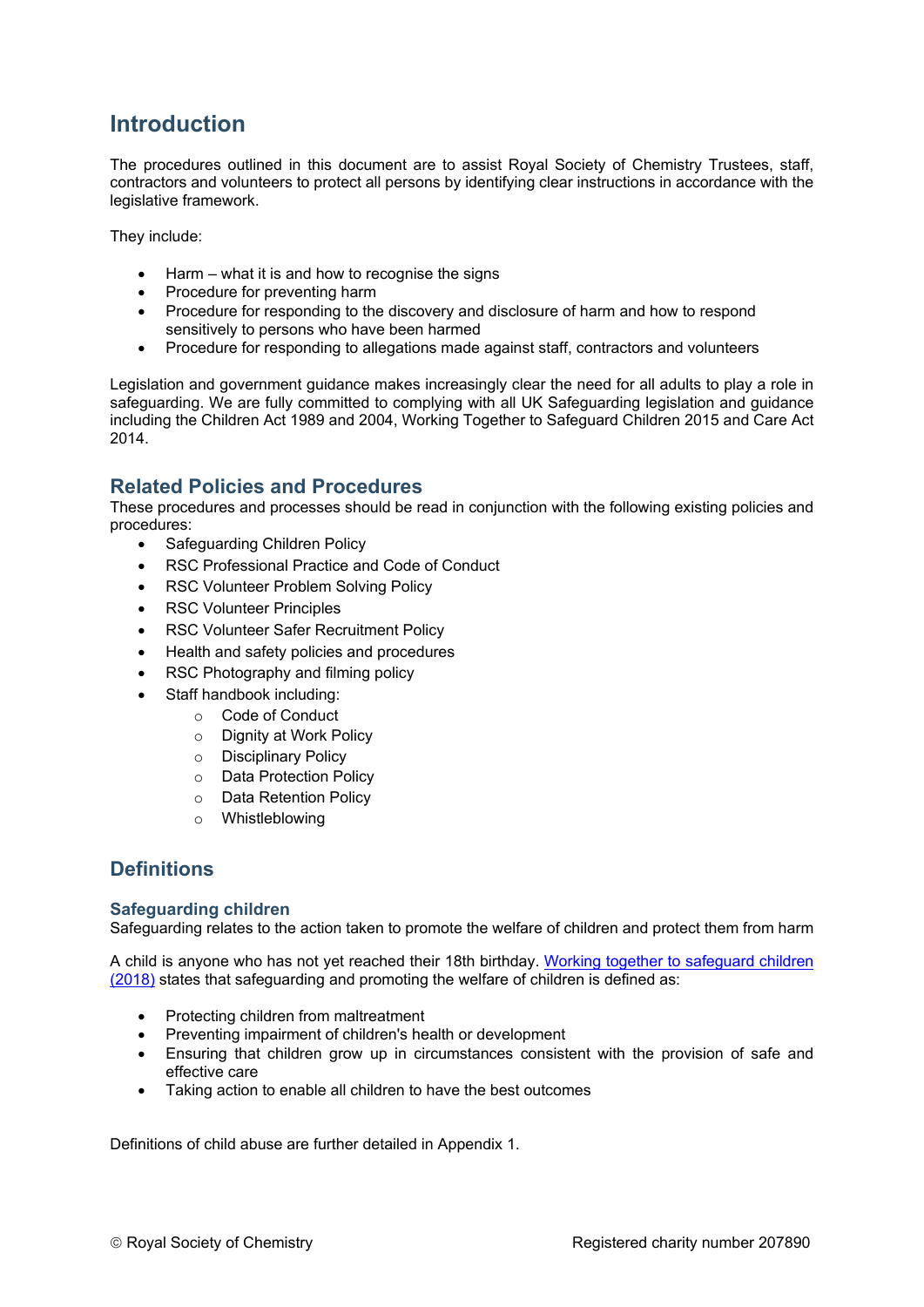# **Roles and Responsibilities**

## **Designated Safeguarding Officers**

Magda van Leeuwen and Rio Hutchings [safeguarding@rsc.org](mailto:safeguarding@rsc.org) 01223 420066

Designated Safeguarding officers are responsible for handling reports or concerns, about the protection of vulnerable people, appropriately and in accordance with the procedures that underpin the policy. The DSOs role is:

- To be the first point of contact for Trustees, staff, contractors and volunteers to go for advice if they are concerned about safeguarding children and vulnerable adults in activities that they are carrying out on behalf of the Royal Society of Chemistry
- To draw up, communicate and implement a safeguarding policy and procedures
- To ensure that the safeguarding policy and procedures are reviewed and updated as necessary.
- To undertake appropriate training and maintain an up to date knowledge of safeguarding requirements for the Royal Society of Chemistry.
- To support staff to assist in providing information on appropriate action in relation to concerns raised from staff and members.
- To monitor and respond to questions and concerns raised through the [safeguarding@rsc.org](mailto:safeguarding@rsc.org) email inbox.
- To ensure that any concerns raised are escalated as appropriate, logged and stored securely.
- To maintain up to date contact details for relevant statutory agencies (eg Local Authority Designated Office (LADO), Local Safeguarding Children Board, Police, Children's Social Work Services).

## **Senior Leadership Team**

The Designated Safeguarding officers report to Directors from the Senior Leadership team.

- Sarah Robertson Director, Education & Professional Practice (robertsons@rsc.org)
	- Jo Reynolds Director, Science & Communities (reynoldsj@rsc.org)

The RSC Leadership Team is responsible for ensuring the effective implementation of the policy and associated procedures and ensuring that everyone linked with the RSC is equipped and supported to meet their responsibilities

### **Board of Trustees**

The Board of Trustees hold ultimate accountability for this policy. Our Trustee lead for safeguarding is the Chair of Audit and Risk Committee, Liz Rowsell

Contact details of other agencies can be found in Appendix 2.

# **Raising and Responding to Safeguarding concerns**

### **Responding to a concern from or about a child**

If a child confides in you or you learn from anyone else about a safeguarding concern, then all staff, contractors and volunteers have a duty to respond and report this. The following steps are advised:

Remember the safety of the child is paramount

- Listen carefully and avoid expressing your own views
- Reassure and let them know they have done the right thing telling you
- Explain what you will do next but do not promise to keep the information a secret
- Record the conversation immediately so it is as accurate as possible
- Report the incident to the Designated Safeguarding Officers, [safeguarding@rsc.org](mailto:safeguarding@rsc.org)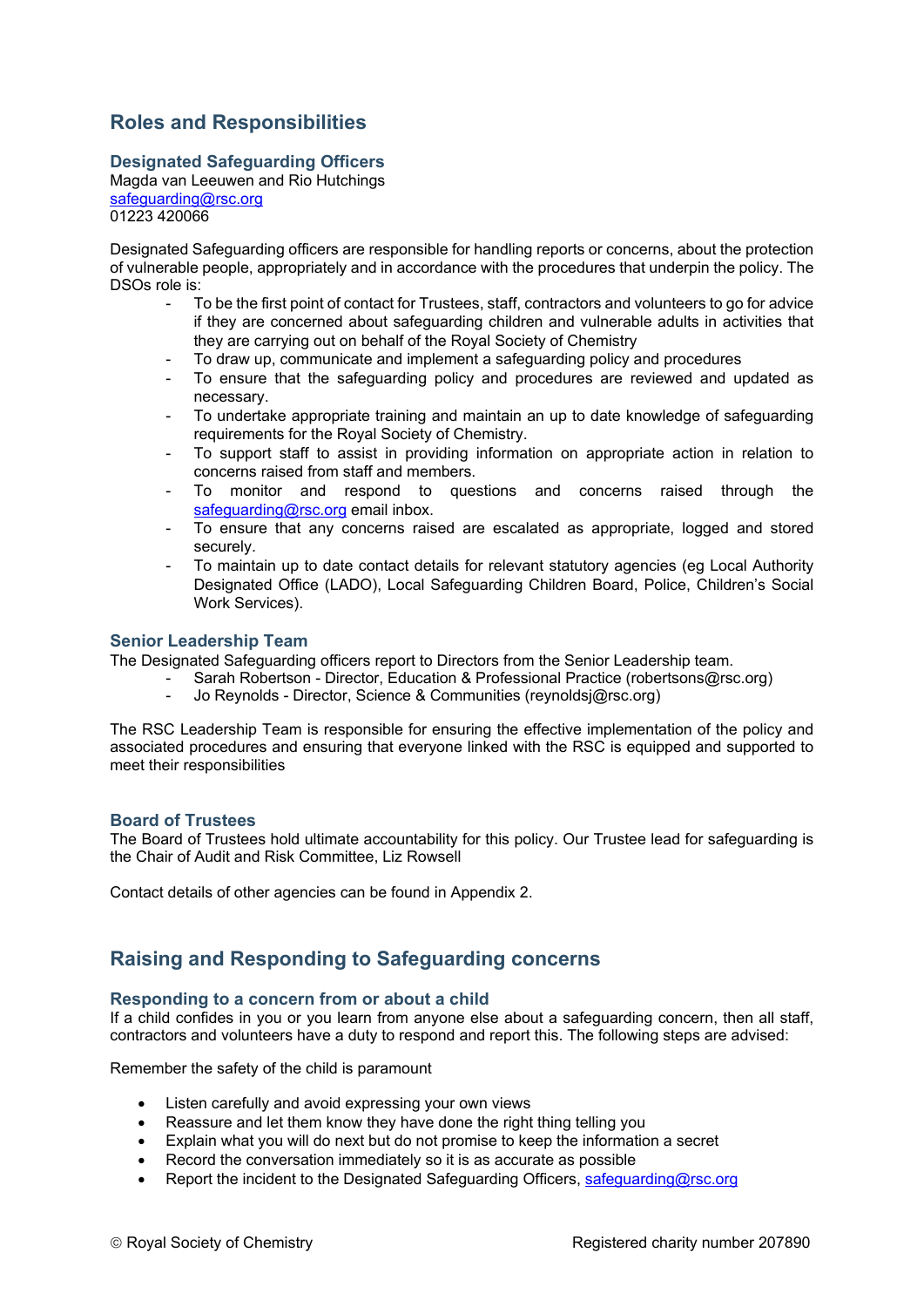• Concerns relating to a DSO should be raised with the Senior Leadership Team

In this situation do not:

- React strongly eg that's terrible!
- Jump to conclusions (especially about the abuser)
- Accuse anyone
- Tell them you will keep this a secret
- Ask leading questions
- Stop them from speaking freely
- Tell them to stop talking so you can contact the DSO

### **Reporting an incident or concern from or about a child**

Anyone can voice an incident or concerns about unacceptable behaviour towards children through our process for recording incidents and concerns shown in Appendix 3. If there is risk of immediate harm to the child you must contact the police and keep the child safe. All incidents must be reported to the DSO's (safeguarding@rsc.org) and a[n incident/concern report](https://www.rsc.org/our-events/otherinformation/risk-assessment/#safeguarding) form completed (this may be done by the DSOs or the person reporting the incident/concern). The DSOs will then inform the Directors responsible for safeguarding, log the incident/concern and collect any further information. Where necessary the safeguarding unit will consult with the local MASH (Multi-Agency Safeguarding Hub) to decide whether a referral and then formal report to the relevant service (police or social services) is needed. In all cases RSC action will be assessed and the incident or concern will be reported to the RSC's lead Trustee for safeguarding. If appropriate, disciplinary action will be taken. The record will be updated and stored, and the incident or concern reported to RSC Audit and Risk Committee.

#### *Procedure for record keeping*

All incidents and concerns must be recorded and stored securely and safely on the RSC network for 7 years. The DSOs are responsible for these records which only they and the relevant Directors have access. It is important to keep records that are not referred to the Police or Social Services as they may upon later review show patterns or clusters which may heighten the level of concern

#### *Confidentiality*

The best interests of the child is always the most important consideration. Staff, contractors and volunteers must ensure the confidentiality of matters relating to child protection and information must be shared on a need to know basis. All staff, contractors and volunteers must be aware that they cannot promise a child to keep secrets that might compromise their safety or well-being or that of another.

#### *Allegations against staff, contractors and volunteers*

An allegation may relate to staff, contractor or volunteer who has:

- Behaved in a way that has (or may have) harmed a child
- Possibly committed a criminal offence against or related to a child
- Behaved towards a child in a way that indicates that may pose a risk of harm

There are three strands for consideration

- 1. A police investigation of a possible criminal offence
- 2. Enquires and assessment by children's social care about whether a child is in need of protection or services
- 3. Disciplinary action by the RSC in respect of the individual

The RSC has a duty of care to staff, contractors and volunteers and will ensure effective support is provided for anyone facing an allegation. It is essential that any allegation is dealt with quickly and fairly that provides effective protection for the child and supports the person who is subject of the allegation. All options to avoid suspension should be considered prior to this step. If the RSC removes an individual because the person poses a risk of harm to children, the RSC must make a referral to the Disclosure and Barring Service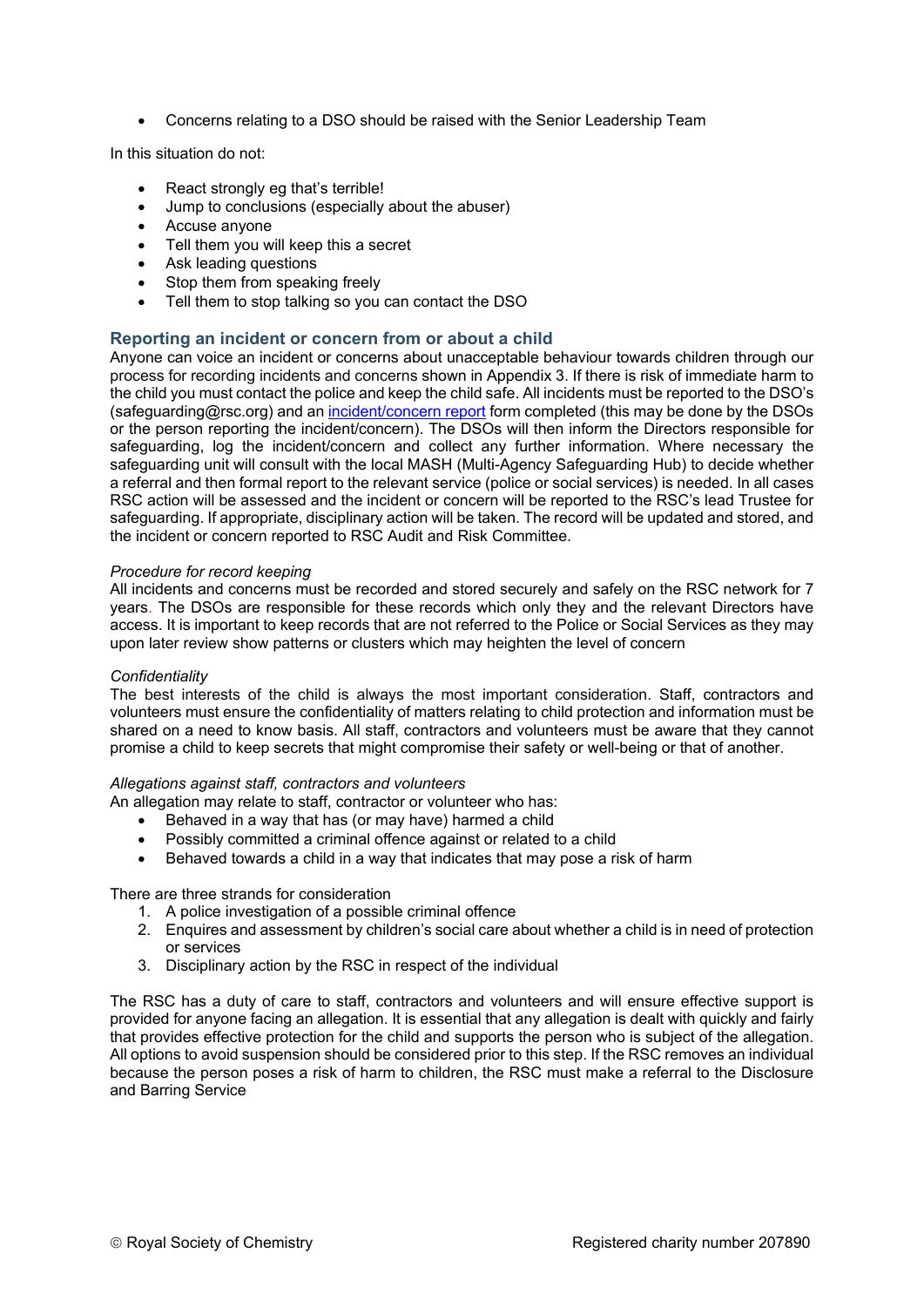# **Recruitment, selection and vetting**

### **UK legislation**

The Royal Society of Chemistry are committed to the safe recruitment, selection and vetting of those performing their duties for or on behalf of the Royal Society of Chemistry, or represent the Royal Society of Chemistry in its work with children. Appendix 4 provides details of our safeguarding levels and measures which we have used to assess all our activities.

For activities seeking to engage children through schools and youth organisations, it must be ensured that these organisations are aware that our members are not responsible for the supervision of the students involved and that the host organisation must provide sufficient supervising adults who will take responsibility for the children. Those engaging the services of external organisations to provide activities for children must review the risk assessments of these external providers, ensure they are in date, and record that this has been done in keeping with the health and safety policies and procedures of the RSC.

It is important that our staff, contractors and volunteers do not engage in unsupervised activity on a regular basis with unaccompanied children. Such activity might be classified by law as 'regulated activity'. We require all staff, contractors and volunteers within the jurisdiction of UK legislation and regulation, who are involved in regulated activity with children (face-to-face, online, by phone, by email or via social networks) to undergo a safer recruitment process to ensure they are appropriate for that role.

This includes a criminal record check from the Disclosure and Barring Service (DBS) in England and Wales, Disclosure Scotland or Access Northern Ireland (AccessNI). Organisations which knowingly allow barred people to work on regulated activities are breaking the law. Occasional interaction with children where none of that time is unsupervised should not necessitate the need of a criminal record check, however such a check may be appropriate under special circumstances. The appropriateness of such a check will be discussed and agreed by the individual affected and the Designated Safeguarding Officers. The level of criminal record check and renewal dates will be confirmed by the RSC. The RSC will renew criminal record checks every 3 years.

As part of the safer recruitment process, all staff, contractors and volunteers are provided with relevant safeguarding training, or they must evidence relevant training completed at an equivalent level in the last 2 years.

Under all circumstances, staff, contractors and volunteers must still abide by the Code of Conduct, Dignity at Work Policy and Data Protection policy.

### **Outside UK legislation**

Whilst UK disclosure checks will not apply to staff, contractors and volunteers outside UK legislation and regulation, they must abide by the Code of Behaviour and other terms of this policy, to the extent that this does not conflict with local law and that it meets the legislative requirements of the countries in which they are working. The Royal Society of Chemistry is required to adopt local procedures (where relevant), disseminate to the staff, contractors and volunteers within that jurisdiction and report any incidents immediately to the relevant local authorities.

#### **Republic of Ireland**

Our Child Safeguarding Statement and procedure of reporting incidents in the Republic of Ireland is available on our [website.](https://www.rsc.org/our-events/otherinformation/risk-assessment/#safeguarding)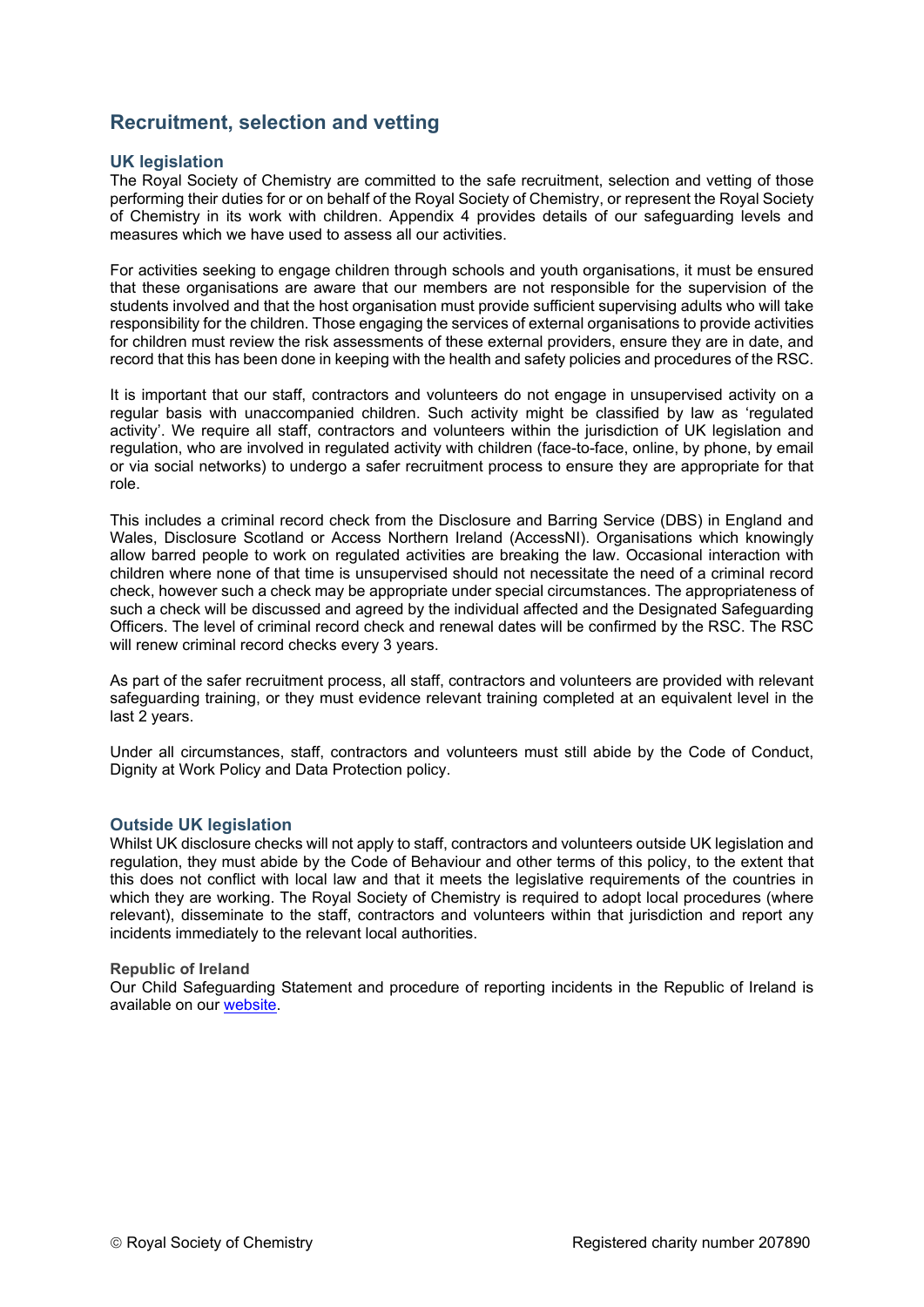# **Code of conduct and appropriate behaviour**

All staff, contractors, volunteers are bound by the Royal Society of Chemistry's Code of Conduct. Additionally the following is recommended with regards to behaviour around children for face-to-face and online activity.

DO

- Ensure that there is always more than one adult present and whenever practicable this is the persons who are normally responsible for the children (teachers, parents, carers etc)
- Ensure all contact regarding the activity is with an adult responsible for the children
- Act as a role model of good and appropriate behaviour
- Treat all children with respect and respect a child's right to personal privacy
- Bear in mind that someone else might misinterpret your actions, no matter how well intentioned
- Be aware that any physical contact with a child may be misinterpreted and so must be avoided whenever possible
- Challenge unacceptable behaviour and report all allegations and/or suspicions of abuse.
- Ask for the organisations' safeguarding policy and check the procedures and guidance for visitors if you are attending as a visitor for an activity (either face-to-face or online)
- Ensure you feel comfortable with the online activity and with the technology being used (eq for privacy reasons do you want to do a live video call from your home?)
- Ensure the background setting which involves you being seen is appropriate for an online event

### DON'T

- Put yourself in a vulnerable situation that may lead to allegations, for example do not spend time alone during an online or face-to face event with children without another adult present;
- Have inappropriate contact with children physical, verbal or electronic;
- Use inappropriate language
- Do things of a personal nature for children that they can do for themselves;
- Allow children to behave inappropriately without being challenged:
- Make suggestive or derogatory remarks or gestures in the presence of children;
- Show favouritism to any one child;
- Provide your personal contact details to any children or contact them via social media;
- Record any online sessions and store this on your personal device;
- Be under the influence of alcohol or other substances when working with children;
- Take photographs of children without the express permission of their school, parents/carers
- Transfer the personal data of children to third parties without express permission from the child, parents or carers as appropriate;
- Let any allegations a child makes go unrecorded;
- Rely on your good name or our good name to protect from allegations of abuse
- Become complacent on the (spurious) grounds that "it could never happen to me"

## **Risk assessment**

Hazards and risk must be considered, assessed and managed for all events run on behalf of the Royal Society of Chemistry. Not only is it a strict legal requirement to effectively manage the risks created by such events, but it is necessary that we demonstrate the highest standards of professionalism at all our events, and in so doing, meet a duty of care towards everyone involved.

A red risk assessment outlining safeguarding considerations must be completed for all activities targeted at engaging children in accordance with the health and safety policies and procedures of the RSC. The risk assessment should explicitly declare any safeguarding risks alongside the usual health and safety considerations and be relevant to the activity and location in which it is held.

Further guidance on risk assessments including information on completing a risk assessment are available from our [website.](http://www.rsc.org/events/otherinformation/risk-assessment/) Further safeguarding information for members can be found in the under item 8.3 of [Rules for Member Networks of the Royal Society of Chemistry.](https://www.rsc.org/images/Rules%20for%20Member%20Networks%20-%20current%20file_tcm18-249957.pdf)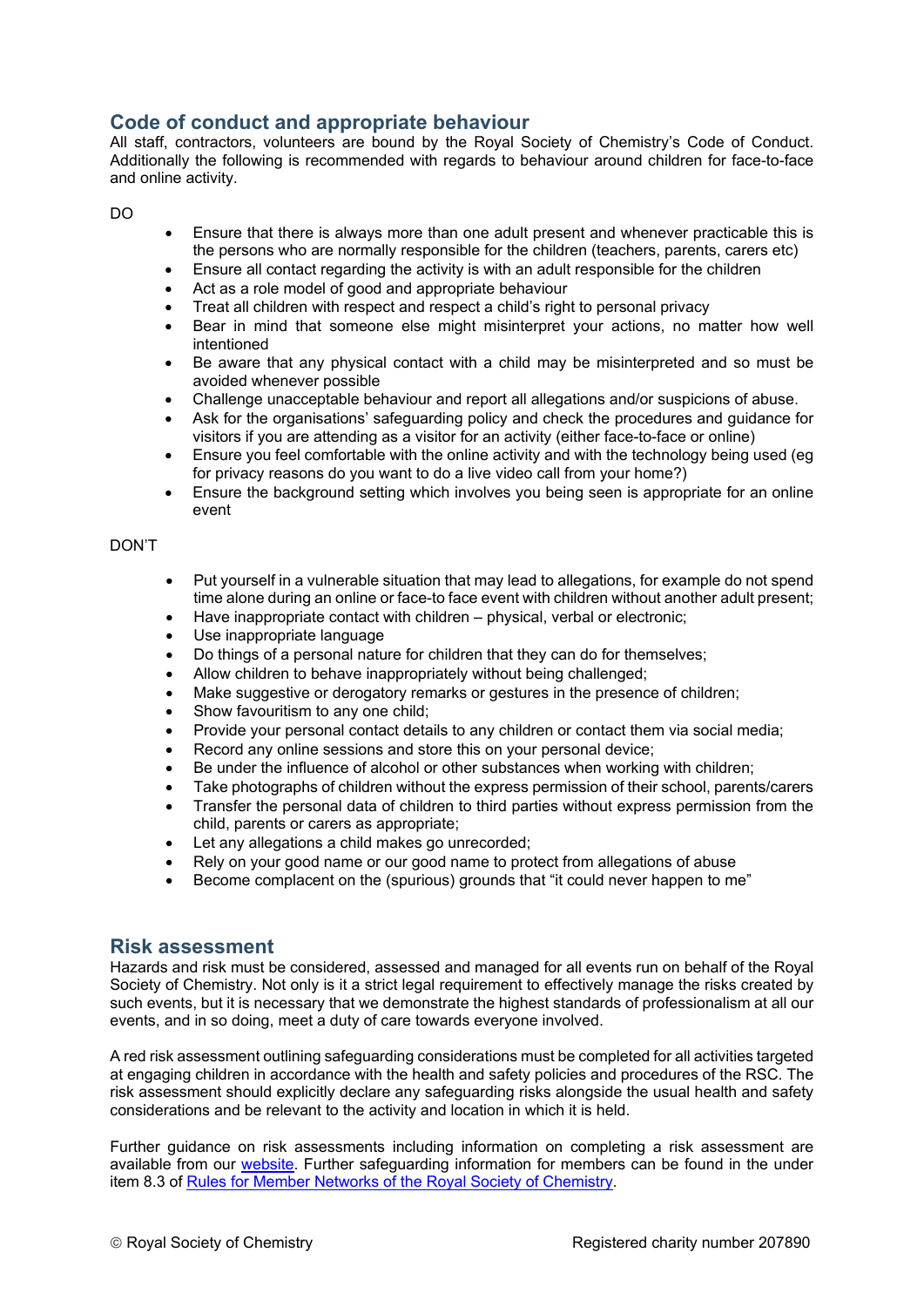# **Appendix 1. Definitions of Abuse**

## **What is child abuse?**

Child abuse is any action by another person (adult or child) that causes significant harm to a child. There are many types of abuse as defined by the [NSPCC:](https://www.nspcc.org.uk/preventing-abuse/child-abuse-and-neglect/)

#### **Domestic abuse**

Domestic abuse is any type of controlling, bullying, threatening or violent behaviour between people in a relationship. But it isn't just physical violence, domestic abuse includes emotional, physical, sexual, financial or psychological abuse.

#### **Sexual abuse**

A child is sexually abused when they are forced or persuaded to take part in sexual activities. This doesn't have to be physical contact and it can happen online. Sometimes the child won't understand that what's happening to them is abuse

#### **Neglect**

Neglect is the ongoing failure to meet a child's basic needs and i[s the most common form of child abuse.](https://www.nspcc.org.uk/preventing-abuse/child-abuse-and-neglect/neglect/child-neglect-facts-statistics/) A child may be left hungry or dirty, without adequate clothing, shelter, supervision, medical or health care. A child may be put in danger or not protected from physical or emotional harm. They may not get the love, care and attention they need from their parents.

#### **Online abuse**

Online abuse is any type of abuse that happens on the web, whether through social networks, playing online games or using mobile phones. Children and young people may experience cyberbullying, grooming, sexual abuse, sexual exploitation or emotional abuse

#### **Physical abuse**

Physical abuse is deliberately hurting a child causing injuries such as bruises, broken bones, burns or cuts.

#### **Emotional abuse**

Emotional abuse is the ongoing emotional maltreatment of a child. It's sometimes called psychological abuse and can seriously damage a child's emotional health and development.

#### **Child sexual exploitation**

Child sexual exploitation (CSE) is a type of [sexual abuse.](https://www.nspcc.org.uk/preventing-abuse/child-abuse-and-neglect/child-sexual-abuse/) Children in exploitative situations and relationships receive something such as gifts, money or affection as a result of performing sexual activities or others performing sexual activities on them

#### **Female genital mutilation**

Female genital mutilation (FGM) is the partial or total removal of external female genitalia for nonmedical reasons. It's also known as female circumcision or cutting

#### **Bullying and cyberbullying**

Bullying is behaviour that hurts someone else – such as name calling, hitting, pushing, spreading rumours, threatening or undermining someone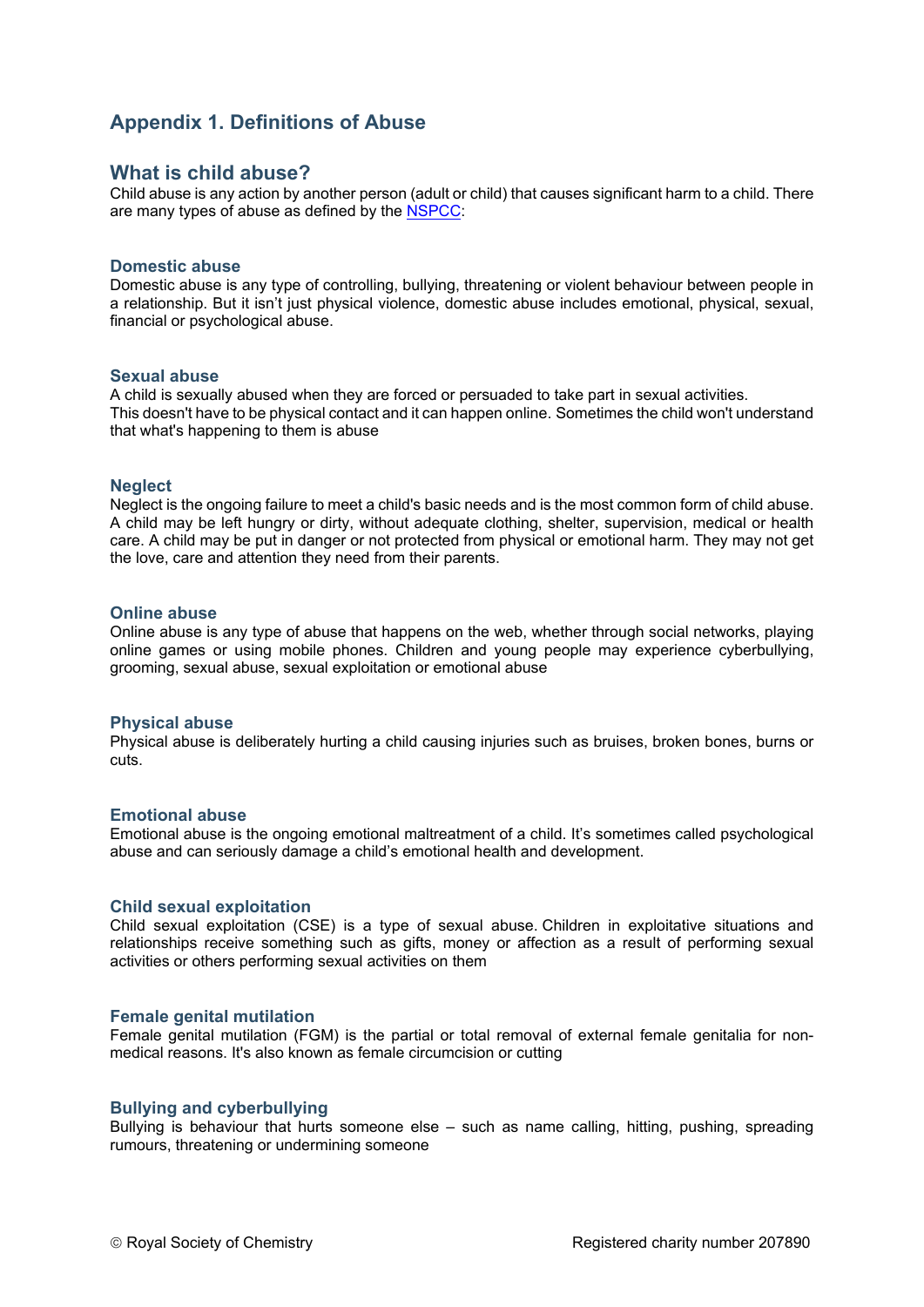### **Child trafficking**

Child trafficking and modern slavery are child abuse. Children are recruited, moved or transported and then exploited, forced to work or sold

### **Grooming**

Grooming is when someone builds an emotional connection with a child to gain their trust for the purposes of [sexual abuse,](https://www.nspcc.org.uk/preventing-abuse/child-abuse-and-neglect/child-sexual-abuse/) [sexual exploitation](https://www.nspcc.org.uk/preventing-abuse/child-abuse-and-neglect/child-sexual-exploitation/) or [trafficking.](https://www.nspcc.org.uk/preventing-abuse/child-abuse-and-neglect/child-trafficking/)

### **Harmful sexual behaviour**

Harmful sexual behaviour includes using sexually explicit words and phrases, inappropriate touching, using sexual violence or threats, full penetrative sex with other children or adults.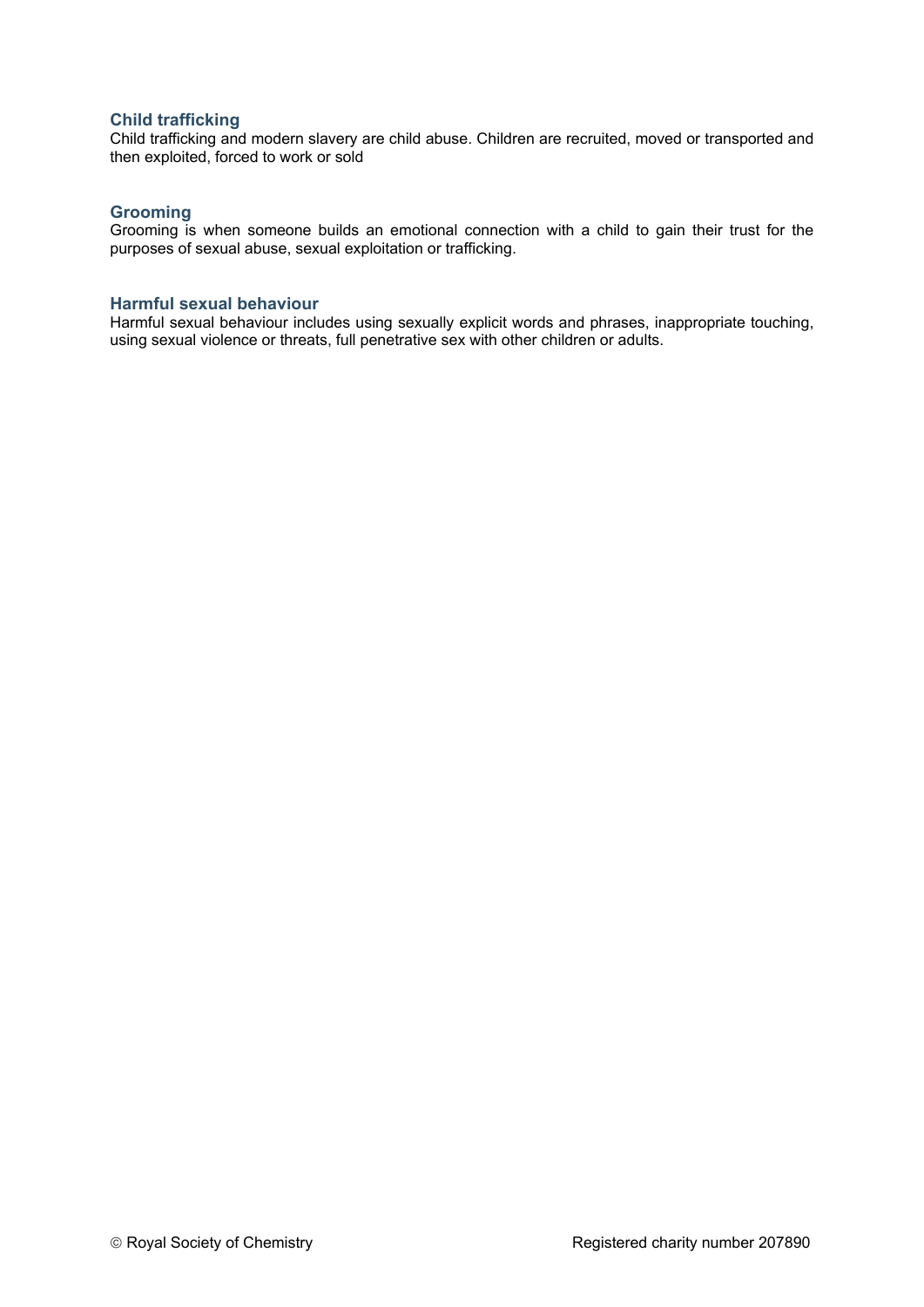# **Appendix 2. Contact details**

The services provided by the RSC are Monday-Friday during office hours. For any urgent concerns about the wellbeing and safety of children support should be sought through emergency services and local providers.

If a child is in immediate danger **call 999**

For urgent safeguarding matters regarding a child please refer to the **guidance of the local authority where the child lives.**

For general advice and guidance relating to safeguarding children please refer to the [NSPCC website:](https://learning.nspcc.org.uk/safeguarding-child-protection)

The following services can be contacted by:

**NSPCC**  [help@nspcc.org.uk](mailto:help@nspcc.org.uk) 0808 800 5000

**Cambridgeshire Police** 01480 [456111](tel:01480456111)

**Cambridgeshire Local Authority Designated Officer (LADO)** 01223 727967

**[Cambridgeshire and Peterborough MASH](https://www.safeguardingcambspeterborough.org.uk/) (Multi-Agency Safeguarding Hub)** [safeguardingboards@cambridgeshire.gov.uk](mailto:safeguardingboards@cambridgeshire.gov.uk) 0345 045 5203 [01733 8234724](tel:01733%20863744)

[Safeguarding Children Partnerships/Boards/Committees England](https://www.safecic.co.uk/your-scb-acpc/55-free-downloads-and-safeguarding-links/61-safeguarding-children-board-links)

**Child Exploitation and Online Protection Command (CEOP)**  They can be contacted through their [website](https://www.ceop.police.uk/Safety-Centre/Should-I-make-a-report-to-CEOP-YP/)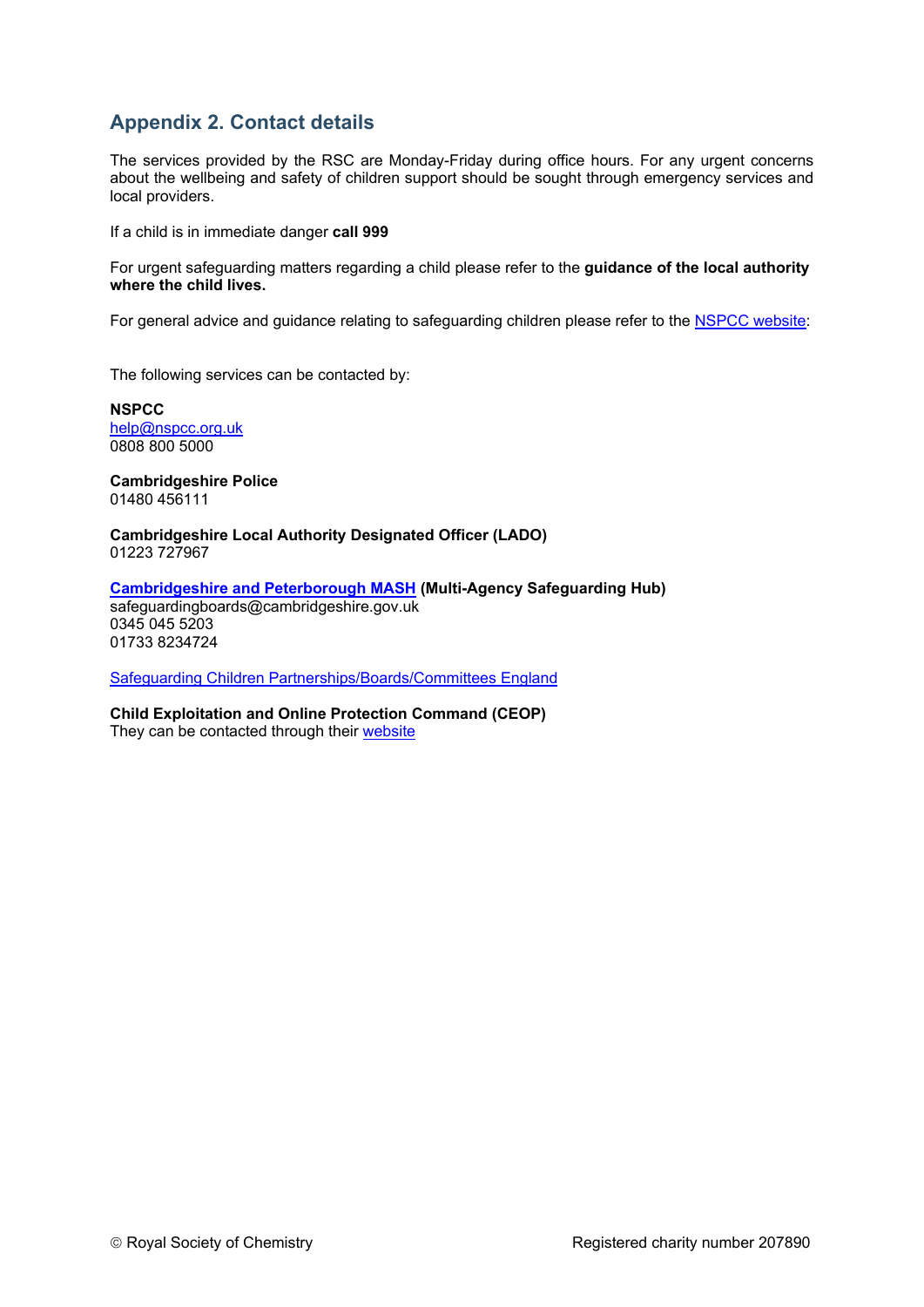# **Appendix 3. Process for recording incidents and concerns**

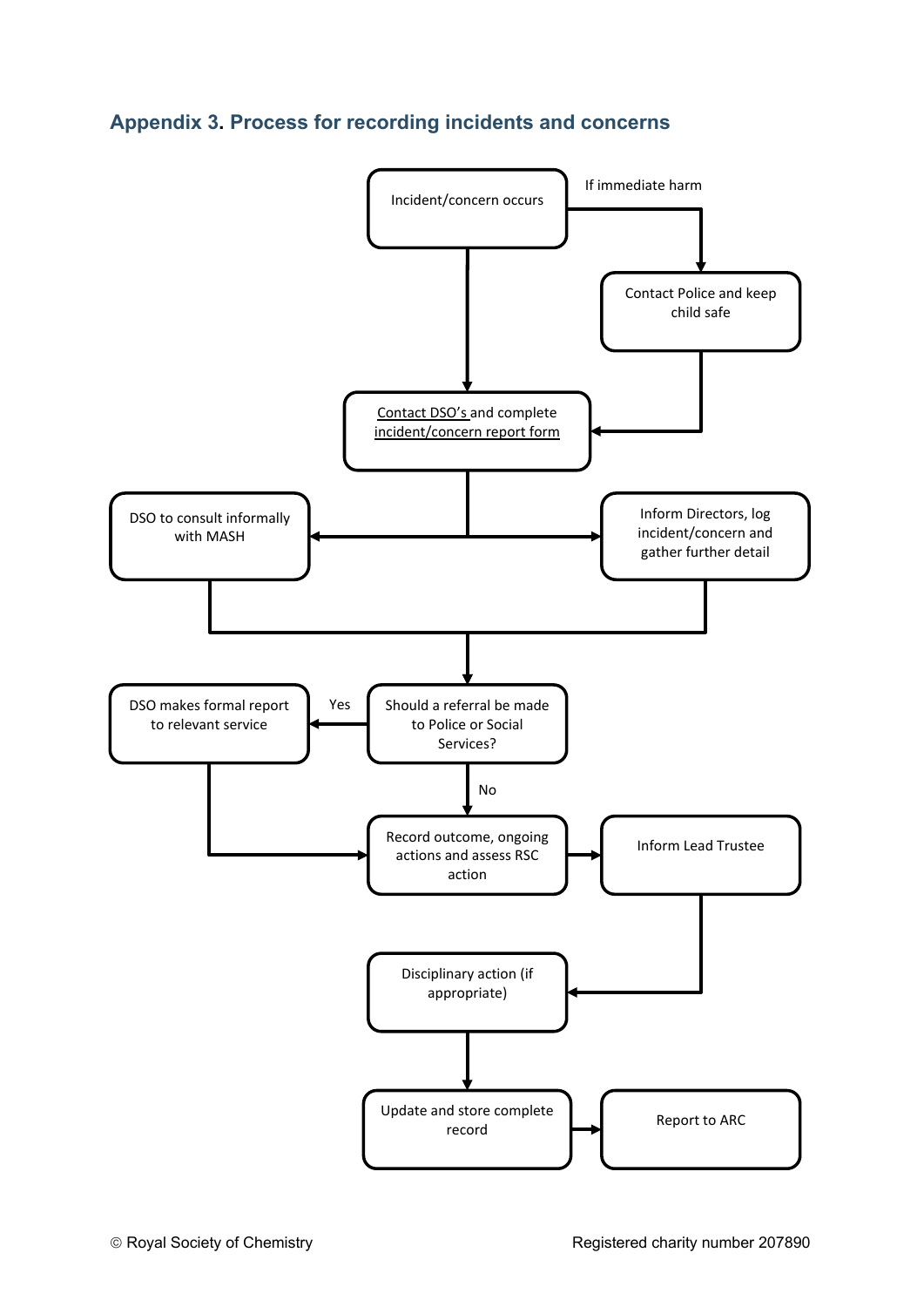# **Appendix 4. Safeguarding levels and measures**

| <b>Safeguarding level</b> | <b>Safeguarding level descriptor</b>                                                                                                                                                                                                                                                                                                                                                                  | <b>Safeguarding measures</b>                                                                                                                                                                                                                                       |
|---------------------------|-------------------------------------------------------------------------------------------------------------------------------------------------------------------------------------------------------------------------------------------------------------------------------------------------------------------------------------------------------------------------------------------------------|--------------------------------------------------------------------------------------------------------------------------------------------------------------------------------------------------------------------------------------------------------------------|
| General awareness         | Understanding of safeguarding<br>responsibilities                                                                                                                                                                                                                                                                                                                                                     | All will be made aware of their<br>safeguarding responsibilities<br>Communications to raise and<br>maintain safeguarding<br>awareness<br>Safeguarding policy,<br>procedures and processes<br>available on RSC webpage<br>Safeguarding awareness video<br>available |
| Level 1                   | No direct contact with children, but has<br>overall responsibility for safeguarding<br>strategies<br>Manages a department, team or section<br>which require level 1,2,3 & 4 Safeguarding<br>measures                                                                                                                                                                                                  | All involved to understand and<br>comply with safeguarding<br>policy and procedures<br>Training                                                                                                                                                                    |
| Level <sub>2</sub>        | The activity has some contact with children<br>but on an infrequent basis and where other<br>staff/volunteers/teachers/parents/STEM<br>ambassadors will be present                                                                                                                                                                                                                                    | All involved to understand and<br>comply with safeguarding<br>policy and procedures.<br>Safeguarding responsibilities<br>explained and guidance<br>provided to all those involved<br>Safeguarding responsibilities<br>will be reviewed annually<br>Training        |
| Level 3                   | Activities have some contact with children<br>on a regular basis (but not frequent)<br>Activities involve working or visiting a<br>location where there is a potential for<br>coming into contact with children on a<br>frequent basis, but they won't be the same<br>children<br>Activities involve visiting a location or<br>school where access to children is likely<br>but not the same location | All involved to understand and<br>comply with safeguarding<br>policy and procedures.<br>Safeguarding responsibilities<br>explained and guidance<br>provided to all those involved<br>Safeguarding responsibilities<br>will be reviewed annually<br>Training        |